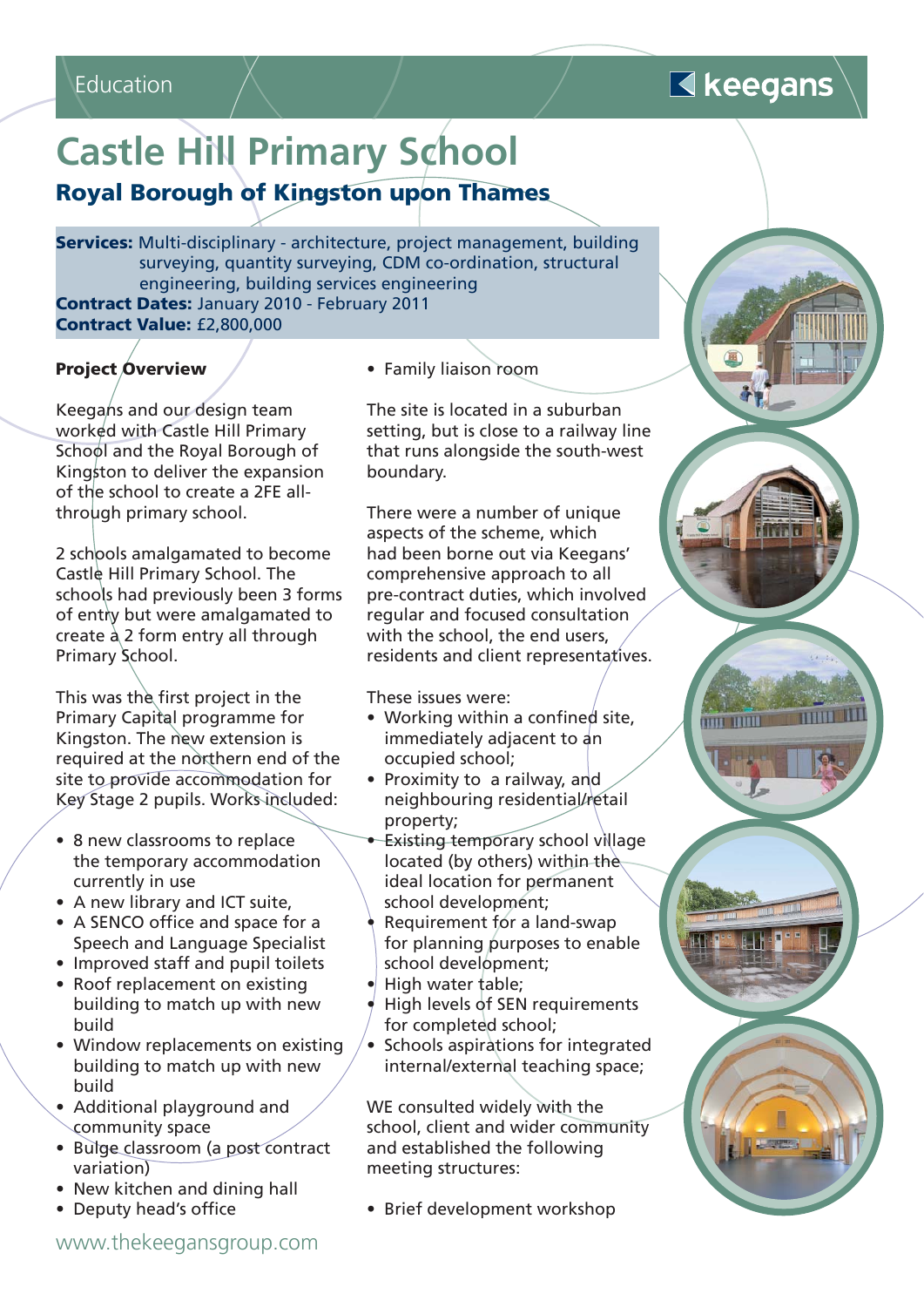### $\blacksquare$  keegans

# **Castle Hill Primary School Royal Borough of Kingston upon Thames**

during which the design team met with the Head Teachers, their colleagues, RBK and other key stakeholders, to review the  $main$  requirements of the brief, question and challenge some aspects and, importantly, agree a project budget, which is realistic in relation to aspirations for the project.

- Design workshops attended by the design team, RBK, client representative, Head Teacher and members of the board of governors. These meetings enabled stakeholders to gain an appreciation of the issues involved.
- Community Consultation Events – An evening 'drop in' surgery was held before planning was submitted to allow the 300 plus local residents, parents and other interested parties to view the proposed changes and provide feedback which was then used to support the planning application where positive and make adjustments to the design plans where necessary.
- Bi-monthly core group meetings to discuss items such as masterplanning, design options, costs. This was attended by all design team, client representative, Head Teacher, Head of Child Learning Services, representative from Children's Centres and other key stakeholders.

We identified the best location for the classroom block from an educational aspect as being located at the end of the existing school

building, but close to the railway line, thus potentially creating acoustic problems. We satisfactorily resolved this issue with several measures.

The building is orientated so that noise-sensitive classrooms face north and north-east away from the railway line (and away from midday and afternoon sun & glare). Between the classrooms and the railway we placed acoustic buffer zones of a corridor and then toilets, stores and group study spaces.

The classrooms are naturallyventilated using roof-mounted passive stack ventilators that are controlled by CO<sub>2</sub> sensors in each room. These ventilators had additional acoustic linings fitted to further reduce any external noise from the trains. The building is constructed from heavyweight materials with thick insulation, i.e. brick and blockwork cavity walls with a heavily insulated zine roof.

We introduced many innovative strategies and products to meet the requirements set. This project has taught us the importance of providing clients and users with continued support over the first month to reduce confusion over controls etc, as suggested in the Soft Landings Framework and to all have the same understand.

We have established that our O&M manual and Building User Guide needs to be changed and made easier to read. It is crucial to have all contractors attend all meetings to create a better a understanding of the work that needs to be done and